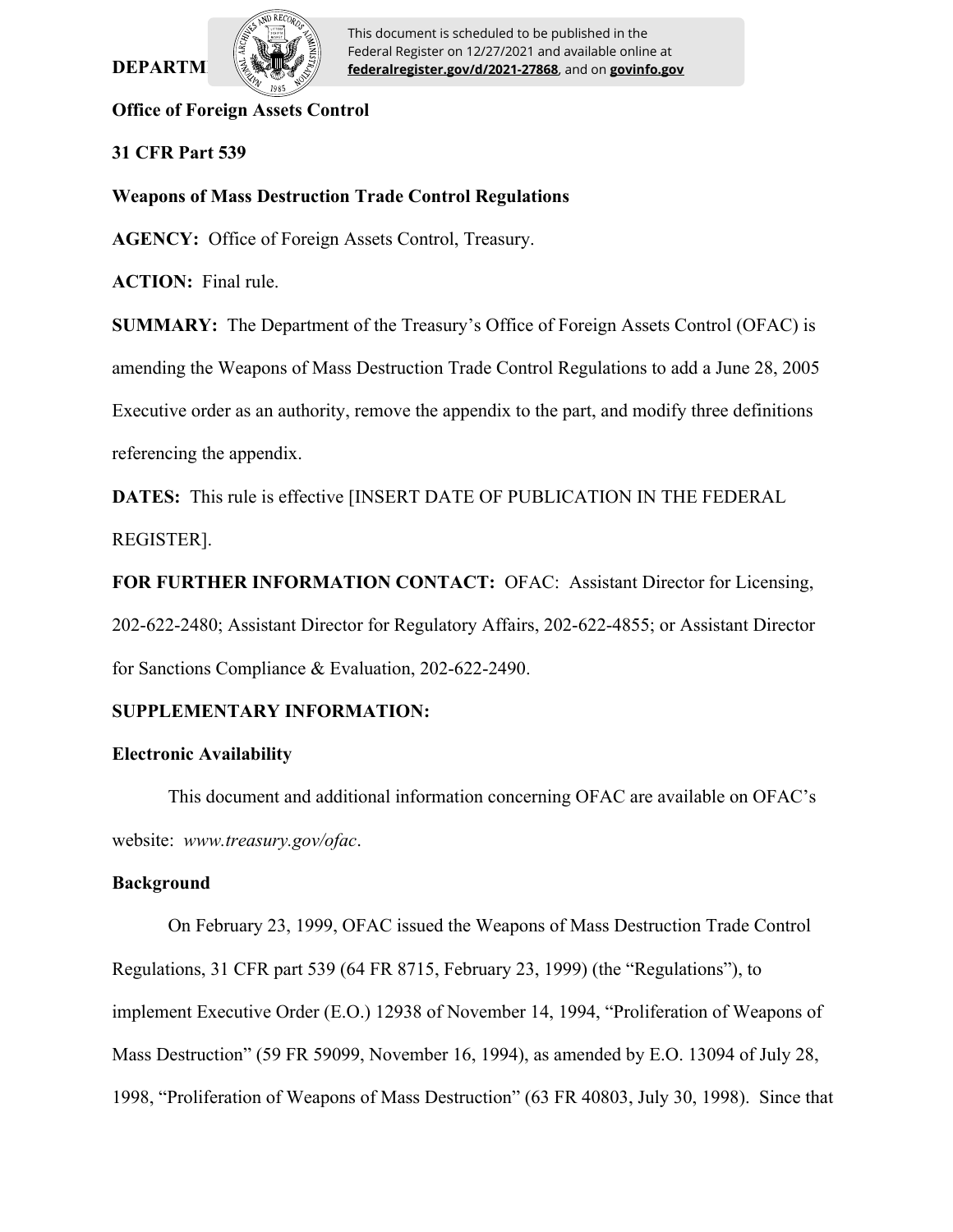time, OFAC has amended the Regulations to remove two names from appendix I to the Regulations (66 FR 57371, November 15, 2001).

Appendix I to the Regulations lists the names of foreign persons who are determined by the Secretary of State pursuant to section 4(a) of E.O. 12938, as amended by E.O. 13094, to have materially contributed or attempted to contribute materially to the efforts of a foreign country, project, or entity of proliferation concern to use, acquire, design, develop, produce, or stockpile weapons of mass destruction or missiles capable of delivering such weapons, and who are subject to import measures authorized in E.O. 12938, as amended. Although appendix I to the Regulations has not been updated since November 15, 2001, the names of persons subject to the import measures authorized in E.O. 12938, as amended, are published in the *Federal Register*  and maintained on the Department of State's website. All persons currently listed in appendix I to the Regulations have been determined by the Department of State to no longer be subject to the import measures authorized in E.O. 12938, as amended, and the Department of State has published these determinations in the *Federal Register*. 1 The list maintained on the Department of State's website has been updated to reflect that these persons are no longer subject to sanctions under E.O. 12938, as amended.

In addition, since November 15, 2001, E.O. 12938, as amended, has been further amended. On June 28, 2005, the President, invoking the authority of, inter alia, the International Emergency Economic Powers Act (50 U.S.C. 1701–1706), issued E.O. 13382, "Blocking Property of Weapons of Mass Destruction Proliferators and Their Supporters" (70 FR 38567, July 1, 2005), effective at 12:01 a.m. eastern daylight time on June 29, 2005. E.O. 13382 blocks the property and interests in property of certain persons and is implemented in the Weapons of Mass Destruction Proliferators Sanctions Regulations, 31 CFR part 544. In addition, E.O. 13382

<sup>&</sup>lt;sup>1</sup> Baltic State Technical University was removed on February 4, 2010 (74 FR 5836); Europlace 2000, Grafit, MOSO Company, and NKIET were removed on April 1, 2004 (69 FR 17262); Glakosmos was removed on March 10, 2010 (75 FR 11223); D. Mendelyev University of Chemical Technology of Russia and Moscow Aviation Institute (MAI) were removed on May 21, 2010 (75 FR 28672).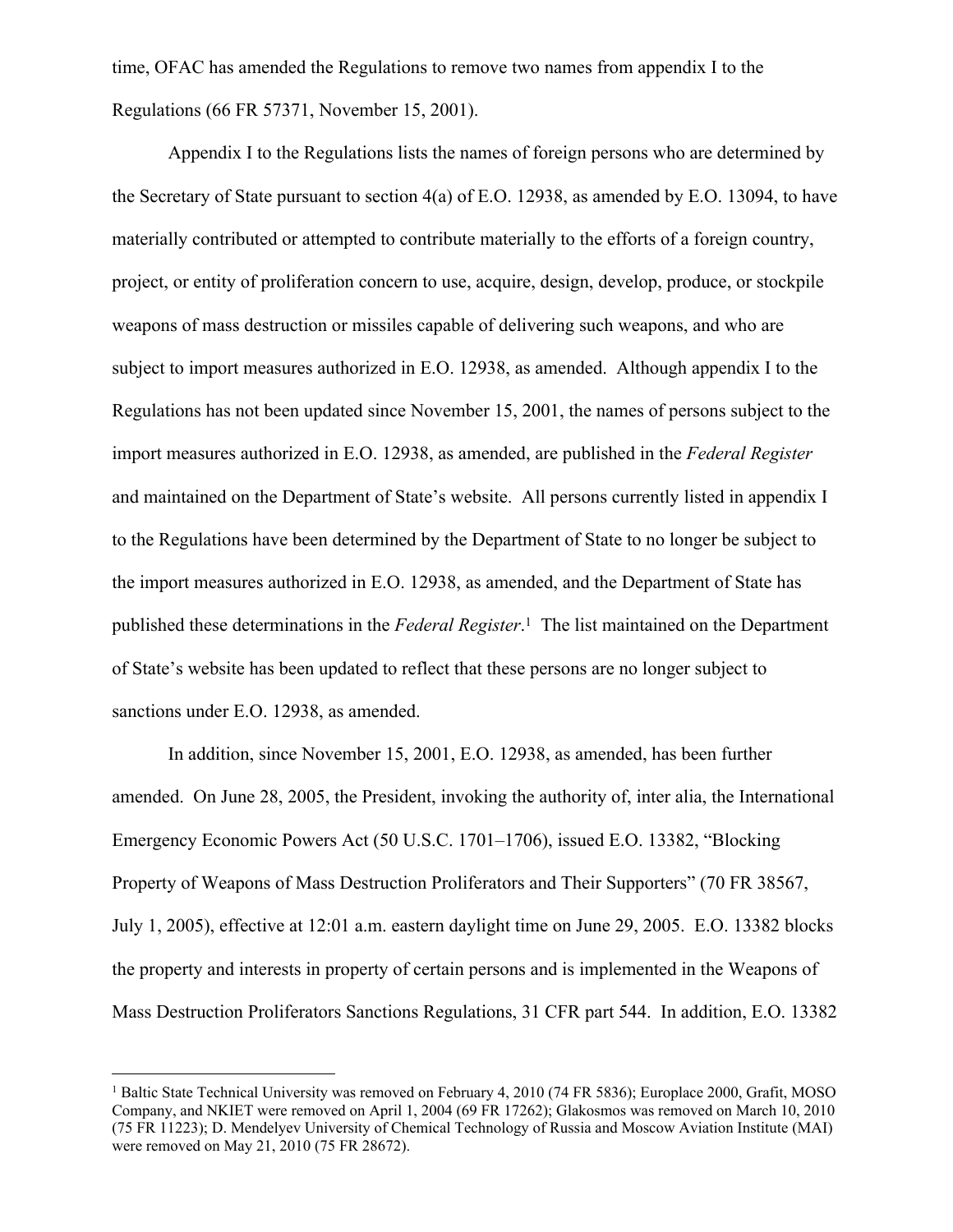further amended section 4(a) of E.O. 12938 to add the Secretary of the Treasury as a consultative party and expand the foreign persons who could be subject to the import measures of E.O. 12938, as amended, to the following: foreign persons determined by the Secretary of State, in consultation with the Secretary of the Treasury, to have engaged, or attempted to engage, in activities or transactions that have materially contributed to, or pose a risk of materially contributing to, the proliferation of weapons of mass destruction or their means of delivery (including missiles capable of delivering such weapons), including any efforts to manufacture, acquire, possess, develop, transport, transfer, or use such items, by any person or foreign country of proliferation concern. Accordingly, OFAC is adding E.O. 13382 as an authority to the Regulations.

In light of the further amendment to section 4(a) of E.O. 12938, the removal of all persons from appendix I, and the Department of State's regular practice of publishing in the *Federal Register* notices of the determinations of the Secretary of State, in consultation with the Secretary of the Treasury, that a person meets or no longer meets the criteria of section 4(a) of E.O. 12938, as amended, OFAC is also now removing appendix I from the Regulations.

OFAC is also amending the definitions in §§ 539.301, 539.302, and 539.304 in the Regulations to reflect the removal of appendix I and making technical edits to the authority citation to conform to *Federal Register* guidance.

#### **Public Participation**

Because the Regulations involve a foreign affairs function, the provisions of E.O. 12866 of September 30, 1993, "Regulatory Planning and Review" (58 FR 51735, October 4, 1993), and the Administrative Procedure Act (5 U.S.C. 553) requiring notice of proposed rulemaking, opportunity for public participation, and delay in effective date are inapplicable. Because no notice of proposed rulemaking is required for this rule, the Regulatory Flexibility Act (5 U.S.C. 601–612) does not apply.

#### **Paperwork Reduction Act**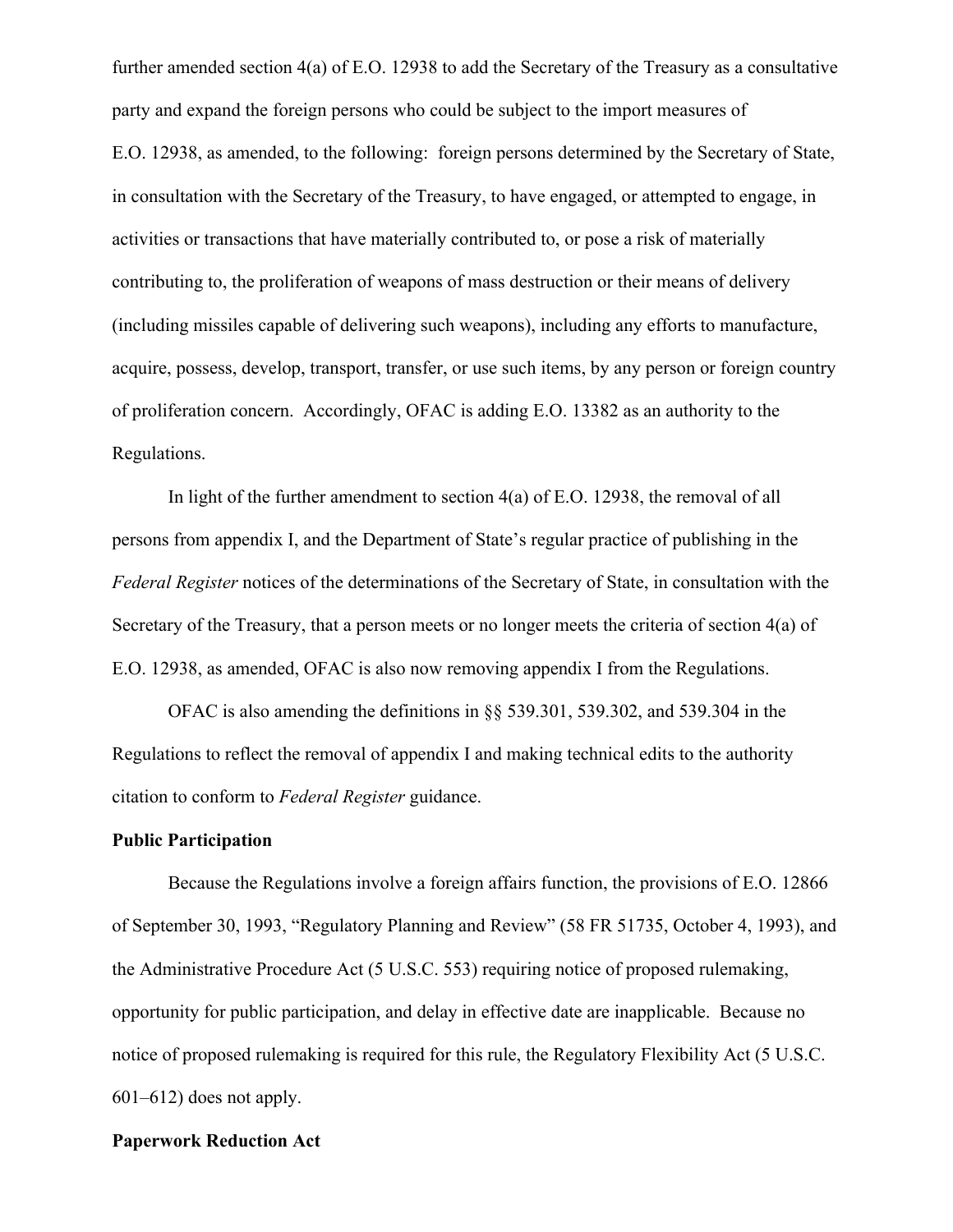The collections of information related to the Regulations are contained in 31 CFR part 501 (the "Reporting, Procedures and Penalties Regulations"). Pursuant to the Paperwork Reduction Act of 1995 (44 U.S.C. 3507), those collections of information have been approved by the Office of Management and Budget under control number 1505–0164. An agency may not conduct or sponsor, and a person is not required to respond to, a collection of information unless the collection of information displays a valid control number.

#### **List of Subjects in 31 CFR Part 539**

Administrative practice and procedure, Arms and munitions, Foreign Trade, Imports, Penalties, Reporting and recordkeeping requirements, Sanctions, Services, Weapons of mass destruction.

For the reasons set forth in the preamble, OFAC amends 31 CFR part 539 as follows:

## **PART 539—WEAPONS OF MASS DESTRUCTION TRADE CONTROL**

#### **REGULATIONS**

1. The authority citation for part 539 is revised to read as follows:

**Authority:** 3 U.S.C. 301; 22 U.S.C. 2751–2799aa-2; 31 U.S.C. 321(b); 50 U.S.C. 1601–

1651, 1701–1706; Pub. L. 101-410, 104 Stat. 890, as amended (28 U.S.C. 2461 note); E.O.

12938, 59 FR 59099, 3 CFR, 1994 Comp., p. 950; E.O. 13094, 63 FR 40803, 3 CFR, 1998

Comp., p. 200; E.O. 13382, 70 FR 38567, 3 CFR, 2005 Comp., p. 170.

#### **Subpart C—General Definitions**

2. Revise § 539.301 to read as follows:

#### **§ 539.301 Designated foreign person.**

The term *designated foreign person* means any person determined by the Secretary of State, in consultation with the Secretary of the Treasury, to be subject to import measures pursuant to section 4(a) of Executive Order (E.O.) 12938 of November 14, 1994, as amended by E.O. 13094 of July 28, 1998 and E.O. 13382 of June 28, 2005.